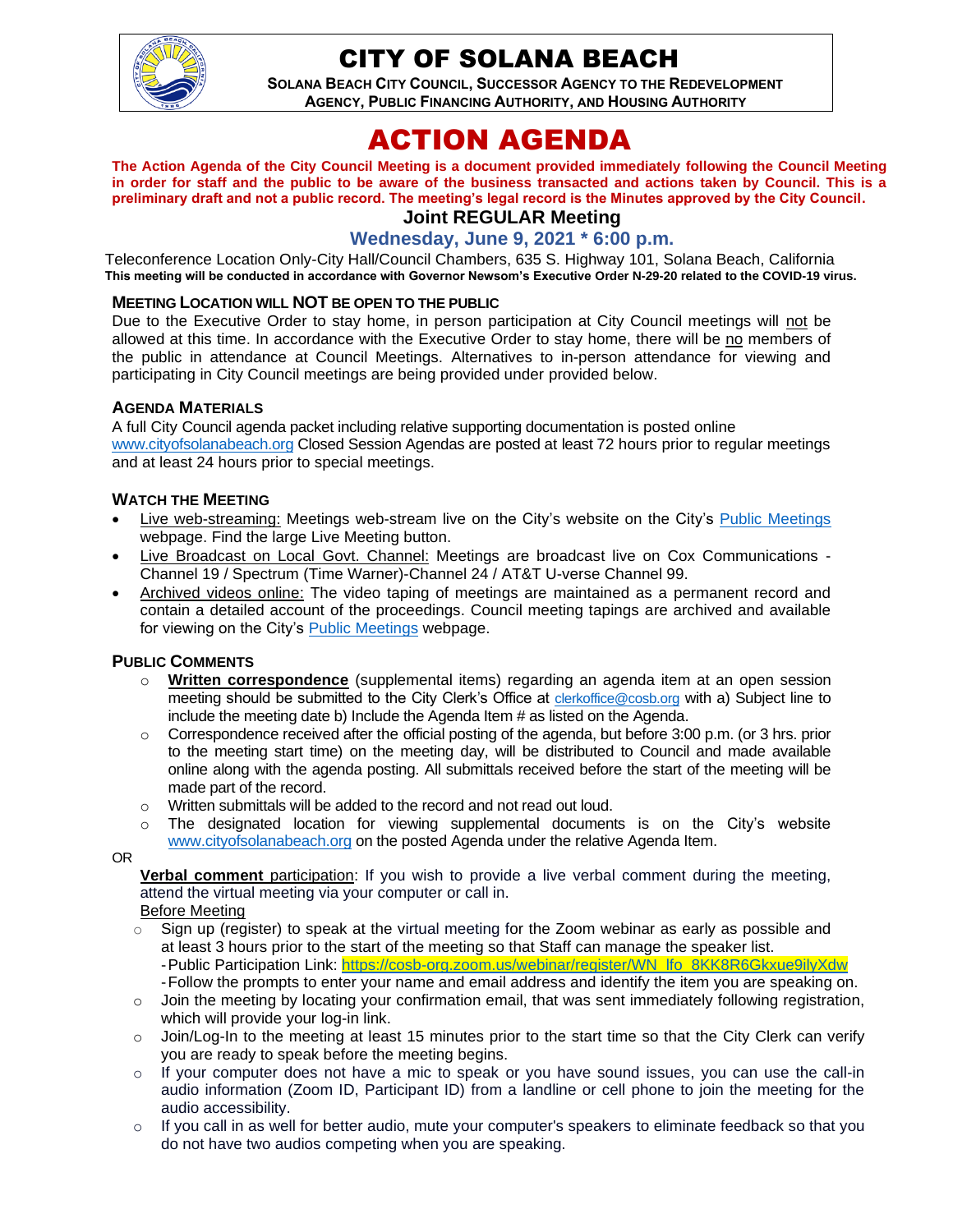During Meeting:

- o Choose Gallery View to see the presentations, when applicable.
- $\circ$  Participants will be called upon from those who have Registered and their name is identified by the City Clerk calling from the registration list. You will be called on by name and unmuted by the meeting organizer and then you may provide comments for the allotted time. Allotted speaker times are listed under each [Agenda s](https://urldefense.proofpoint.com/v2/url?u=https-3A__www.ci.solana-2Dbeach.ca.us_index.asp-3FSEC-3DF0F1200D-2D21C6-2D4A88-2D8AE1-2D0BC07C1A81A7-26Type-3DB-5FBASIC&d=DwMFaQ&c=euGZstcaTDllvimEN8b7jXrwqOf-v5A_CdpgnVfiiMM&r=1XAsCUuqwK_tji2t0s1uIQ&m=C7WzXfOw2_nkEFMJClT55zZsF4tmIf_7KTn0o1WpYqI&s=3DcsWExM2_nx_xpvFtXslUjphiXd0MDCCF18y_Qy5yU&e=)ection.

#### **SPECIAL ASSISTANCE NEEDED** - AMERICAN DISABILITIES ACT TITLE 2

In compliance with the Americans with Disabilities Act of 1990, persons with a disability may request an agenda in appropriate alternative formats as required by Section 202. Any person with a disability who requires a modification or accommodation in order to participate in a meeting should direct such request to the City Clerk's office (858) 720-2400 [clerkoffice@cosb.org](mailto:EMAILGRP-CityClerksOfc@cosb.org) at least 72 hours prior to the meeting.

| <b>CITY COUNCILMEMBERS</b> |                                            |                                        |                                              |                                                   |
|----------------------------|--------------------------------------------|----------------------------------------|----------------------------------------------|---------------------------------------------------|
| Lesa Heebner, Mayor        |                                            |                                        |                                              |                                                   |
|                            | <b>Kristi Becker</b><br>Deputy Mayor       | <b>Kelly Harless</b><br>Councilmember  | David A. Zito<br>Councilmember<br>District 1 | <b>Jewel Edson</b><br>Councilmember<br>District 3 |
|                            | <b>Gregory Wade</b><br><b>City Manager</b> | Johanna Canlas<br><b>City Attorney</b> |                                              | Angela Ivey<br><b>City Clerk</b>                  |

#### **SPEAKERS:**

See Public Participation on the first page of the Agenda for publication participation options.

#### **READING OF ORDINANCES AND RESOLUTIONS:**

Pursuant to [Solana Beach Municipal Code](https://www.codepublishing.com/CA/SolanaBeach/) Section 2.04.460, at the time of introduction or adoption of an ordinance or adoption of a resolution, the same shall not be read in full unless after the reading of the title, further reading is requested by a member of the Council. If any Councilmember so requests, the ordinance or resolution shall be read in full. In the absence of such a request, this section shall constitute a waiver by the council of such reading.

## **CALL TO ORDER AND ROLL CALL:**

## **CLOSED SESSION REPORT:**

## **FLAG SALUTE:**

#### **APPROVAL OF AGENDA: COUNCIL ACTION: Approved 5/0**

#### **ORAL COMMUNICATIONS:**

*Note to Public: Refer to Public Participation for information on how to submit public comment.*  This portion of the agenda provides an opportunity for members of the public to address the City Council on items relating to City business and not appearing on today's agenda by having submitted written comments for the record to be filed with the record or by registering to join the virtual meeting online to speak live, per the Public Participation instructions on the Agenda.

Comments relating to items on this evening's agenda are taken at the time the items are heard. Pursuant to the Brown Act, no action shall be taken by the City Council on public comment items. Council may refer items to the City Manager for placement on a future agenda. The maximum time allotted for each speaker is THREE MINUTES (SBMC 2.04.190). Oral Communications – [Supplemental Docs \(upd.6-9-21 at](https://solanabeach.govoffice3.com/vertical/Sites/%7B840804C2-F869-4904-9AE3-720581350CE7%7D/uploads/Item_OC_-_Supplemental_Docs_(upd._6-9145pm)_-_O.pdf) 1:45pm)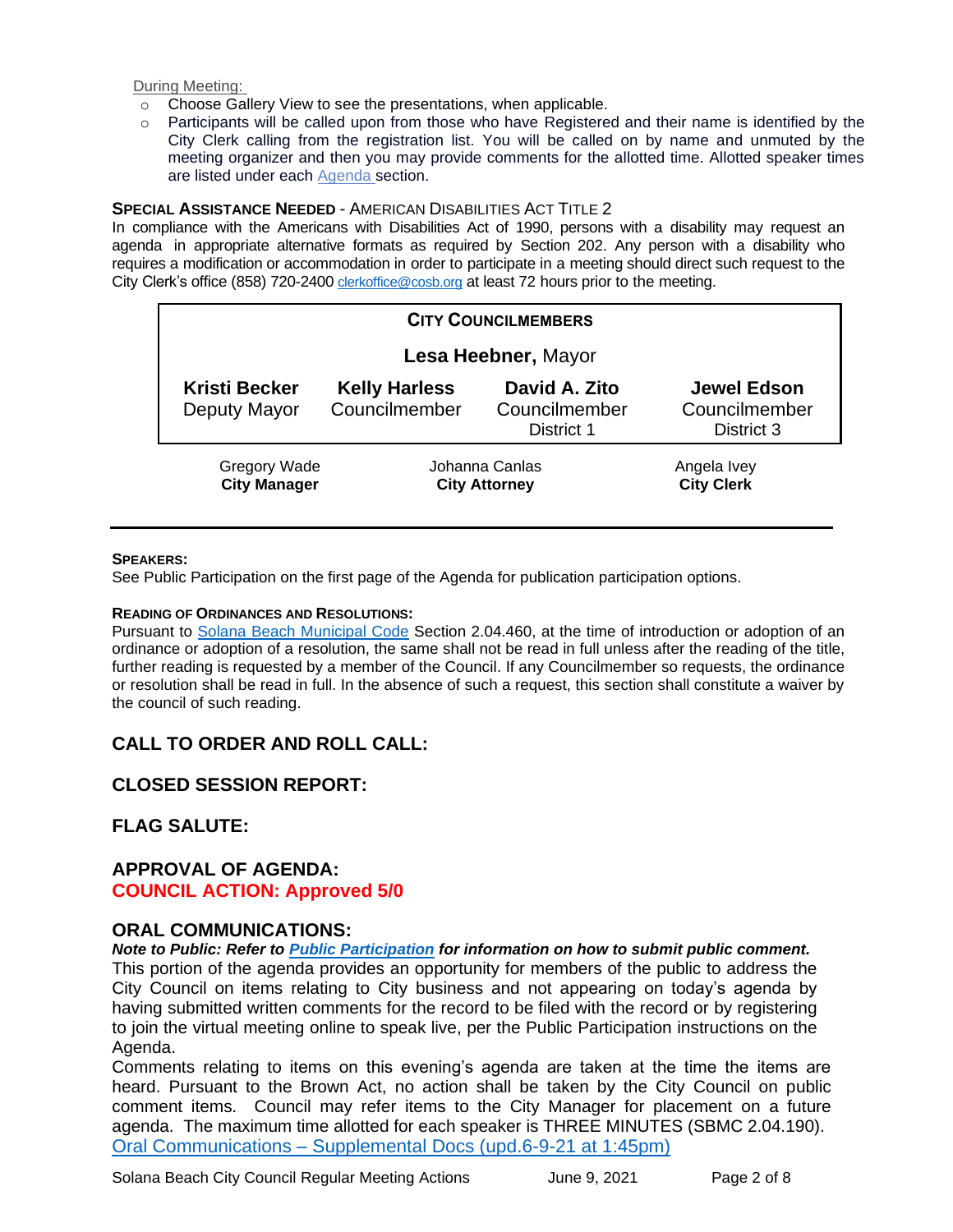Due to Virtual Mtgs at this time: Public Comments were accepted ahead of the mtg. since there is no in-person ability to submit them at the time of speaking.

## **COUNCIL COMMUNITY ANNOUNCEMENTS / COMMENTARY:**

*An opportunity for City Council to make brief announcements or report on their activities. These items are not agendized for official City business with no action or substantive discussion.* 

#### **A. CONSENT CALENDAR:** (Action Items) (A.1. - A.12.)

*Note to Public: Refer to Public Participation for information on how to submit public comment.*  Items listed on the Consent Calendar are to be acted in a single action of the City Council unless pulled for discussion.

Any member of the public may address the City Council on an item of concern by submitting written correspondence for the record to be filed with the record or by registering to join the virtual meeting online to speak live, per the Public Participation instructions on the Agenda. The maximum time allotted for each speaker is THREE MINUTES (SBMC 2.04.190).

Those items removed from the Consent Calendar by a member of the Council will be trailed to the end of the agenda, while Consent Calendar items removed by the public will be discussed immediately after approval of the Consent Calendar.

## **A.1. Minutes of the City Council.**

Recommendation: That the City Council

1. Approve the Minutes of City Council meetings held April 28, 2021 and May 12, 2021.

Approved Minutes [http://www.ci.solana-beach.ca.us/index.asp?SEC=F0F1200D-21C6-4A88-8AE1-0BC07C1A81A7&Type=B\\_BASIC](http://www.ci.solana-beach.ca.us/index.asp?SEC=F0F1200D-21C6-4A88-8AE1-0BC07C1A81A7&Type=B_BASIC) **COUNCIL ACTION: Approved 5/0**

## **A.2. Register Of Demands.** (File 0300-30)

Recommendation: That the City Council

1. Ratify the list of demands for May 8, 2021 – May 21, 2021.

[Item A.2. Report \(click here\)](https://solanabeach.govoffice3.com/vertical/Sites/%7B840804C2-F869-4904-9AE3-720581350CE7%7D/uploads/Item_A.2._Report_(click_here)_-_06-09-21_O.pdf) **COUNCIL ACTION: Approved 5/0**

#### **A.3. General Fund Budget Adjustments for Fiscal Year 2020/21.** (File 0330-30)

Recommendation: That the City Council

1. Receive the report listing changes made to the Fiscal Year 2020-2021 General Fund Adopted Budget.

[Item A.3. Report \(click here\)](https://solanabeach.govoffice3.com/vertical/Sites/%7B840804C2-F869-4904-9AE3-720581350CE7%7D/uploads/Item_A.3._Report_(click_here)_-_06-09-21_O.pdf) **COUNCIL ACTION: Approved 5/0**

**A.4. Fiscal Year 2021/22 Municipal Improvement Districts Benefit (MID) Fees.** (File 0495-20)

Recommendation: That the City Council

- 1. Approve **Resolution 2021-069**, setting the Benefit Charges for MID No. 9C, Santa Fe Hills, at \$232.10 per unit for FY 2021/22.
- 2. Approve **Resolution 2021-070**, setting the Benefit Charges for MID No. 9E,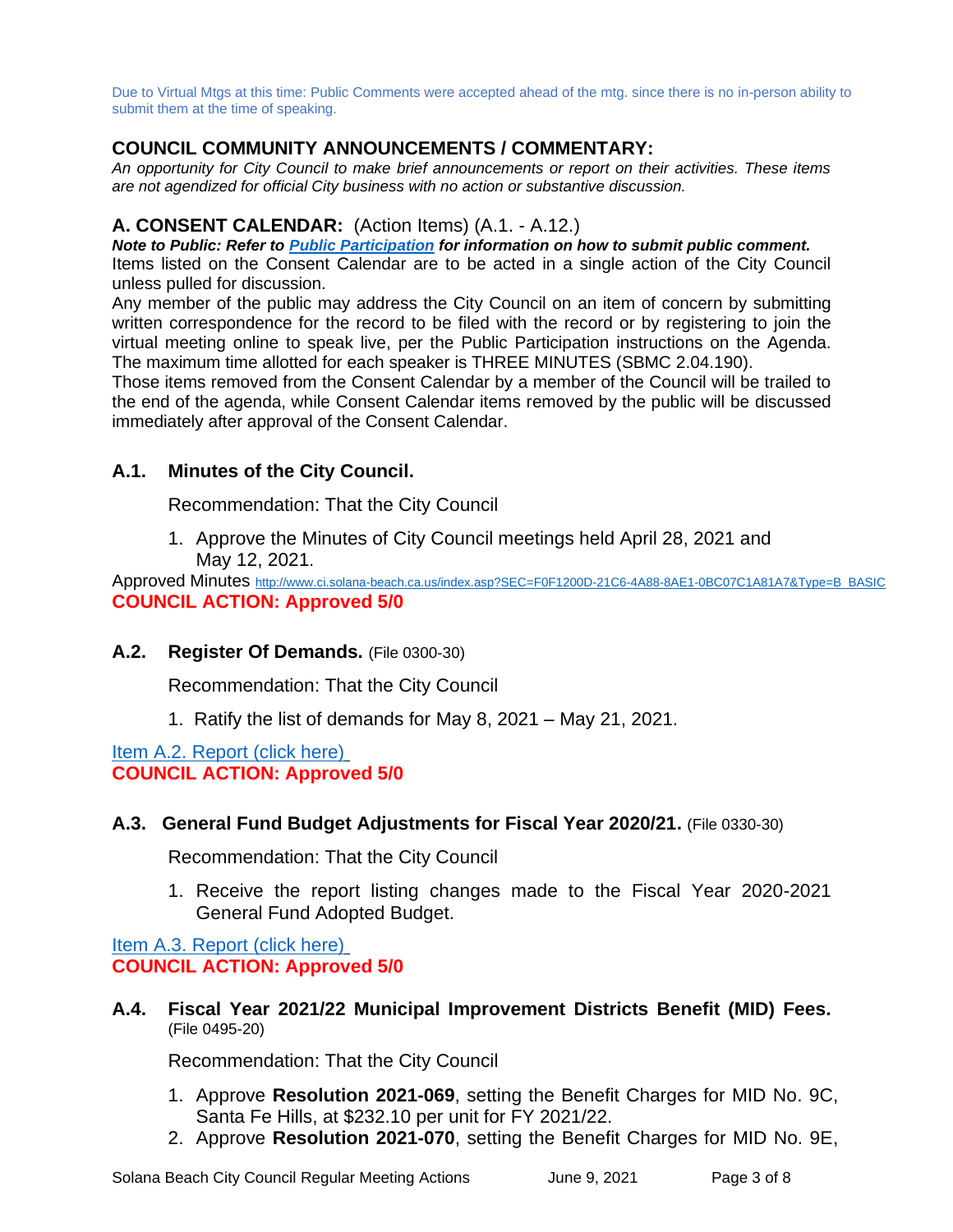Isla Verde, at \$68.74 per unit for FY 2021/22.

- 3. Approve **Resolution 2021-071**, setting the Benefit Charges for MID No. 9H, San Elijo Hills # 2, at \$289.58 per unit for FY 2021/22.
- 4. Approve **Resolution 2021-072**, setting the Benefit Charges for MID No. 33, Highway 101/Railroad Right-of-Way, at \$3.12 per unit for FY 2021/22.

#### [Item A.4. Report \(click here\)](https://solanabeach.govoffice3.com/vertical/Sites/%7B840804C2-F869-4904-9AE3-720581350CE7%7D/uploads/Item_A.4._Report_(click_here)_06-09-21_O.pdf)

*Posted Reports & Supplemental Docs contain records up to the cut off time, prior to the start of the meeting, for processing new submittals. The final official record containing handouts, PowerPoints, etc. can be obtained through a Records Request to the City Clerk's Office.*

**COUNCIL ACTION: Approved 5/0**

#### **A.5. Fiscal Year 2021/22 Fire Benefit Fee.** (File 0390-23)

Recommendation: That the City Council

#### 1. Adopt **Resolution 2021-073**:

- a. Setting the FY 2021/22 Fire Benefit Fee at \$10.00 per unit, and
- b. Approving the Fee for levying on the tax roll.

#### [Item A.5. Report](https://solanabeach.govoffice3.com/vertical/Sites/%7B840804C2-F869-4904-9AE3-720581350CE7%7D/uploads/Item_A.5._Report_(click_here)_-_06-09-21_O.pdf) (click here)

*Posted Reports & Supplemental Docs contain records up to the cut off time, prior to the start of the meeting, for processing new submittals. The final official record containing handouts, PowerPoints, etc. can be obtained through a Records Request to the City Clerk's Office.*

**COUNCIL ACTION: Approved 5/0**

#### **A.6. WageWorks/HealthEquity Amendment.** (File 0520-30)

Recommendation: That the City Council

1. Adopt **Resolution 2021-084** approving and authorizing the City Manager to execute the temporary amendment with WageWorks/HealthEquity in order to comply with options available under The Consolidated Appropriations Act, 2021 for Flexible Spending Accounts.

[Item A.6. Report \(click here\)](https://solanabeach.govoffice3.com/vertical/Sites/%7B840804C2-F869-4904-9AE3-720581350CE7%7D/uploads/Item_A.6._Report_(click_here)_-_06-09-21_O.pdf)

*Posted Reports & Supplemental Docs contain records up to the cut off time, prior to the start of the meeting, for processing new submittals. The final official record containing handouts, PowerPoints, etc. can be obtained through a Records Request to the City Clerk's Office.*

**COUNCIL ACTION: Approved 5/0**

#### **A.7. City Hall and Fire Station Water Damage Repair Project.** (File 0700-25)

Recommendation: That the City Council

#### 1. Adopt **Resolution 2021-077:**

- a. Accepting as complete the City Hall and Fire Station Water Damage Repair Project, Bid 2020-02, constructed by War Rhino, Inc.
- b. Authorizing the City Clerk to file a Notice of Completion.

[Item A.7. Report \(click here\)](https://solanabeach.govoffice3.com/vertical/Sites/%7B840804C2-F869-4904-9AE3-720581350CE7%7D/uploads/Item_A.7._Report_(click_here)_-_06-09-21_O.pdf)

*Posted Reports & Supplemental Docs contain records up to the cut off time, prior to the start of the meeting, for processing new submittals. The final official record containing handouts, PowerPoints, etc. can be obtained through a Records Request to the City Clerk's Office.*

#### **COUNCIL ACTION: Approved 5/0**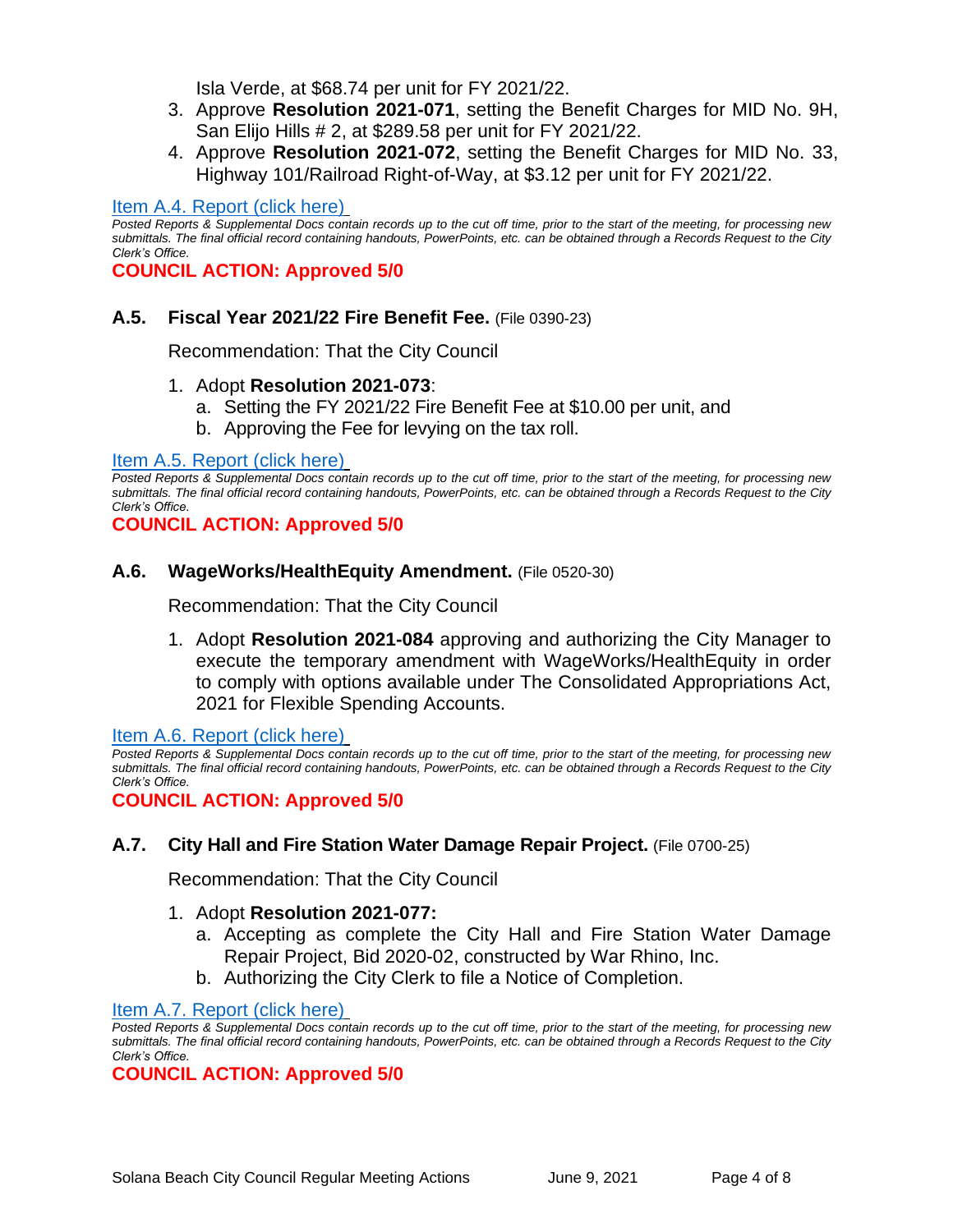#### **A.8. Glenmont Underground Utility District Seed Money & Boundary Revision.** (File 1010-90)

Recommendation: That the City Council

1. Adopt **Resolution 2021-068** approving the additional payment of an amount not to exceed \$25,000 from the City's share of CPUC Rule 20A funds in seed money to cover the design costs for the preparation of preliminary plans and preliminary cost estimate by SDG&E for the revised district boundary that would add properties along a portion of Marview Drive and all of Ford Avenue to the Glenmont Avenue Underground Utility District.

[Item A.8. Report \(click here\)](https://solanabeach.govoffice3.com/vertical/Sites/%7B840804C2-F869-4904-9AE3-720581350CE7%7D/uploads/Item_A.8._Report_(click_here)_-_06-09-21_O.pdf)

*Posted Reports & Supplemental Docs contain records up to the cut off time, prior to the start of the meeting, for processing new submittals. The final official record containing handouts, PowerPoints, etc. can be obtained through a Records Request to the City Clerk's Office.*

## **COUNCIL ACTION: Approved 5/0**

#### **A.9. Streetlight Maintenance and Repairs.** (File 0820-60)

Recommendation: That the City Council

- 1. Adopt **Resolution 2021-067**:
	- a. Authorizing the City Manager to execute an agreement with Siemens Mobility, Inc. for FY 2021/22 for streetlight maintenance and repairs services, at an amount not to exceed \$65,800.
	- b. Authorizing the City Manager to extend the agreement for four additional one-year terms, at the City's option, at an amount not to exceed the budgeted amount for each year.

[Item A.9. Report \(click here\)](https://solanabeach.govoffice3.com/vertical/Sites/%7B840804C2-F869-4904-9AE3-720581350CE7%7D/uploads/Item_A.9._Report_(click_here)_-_06-09-21_O.pdf)

*Posted Reports & Supplemental Docs contain records up to the cut off time, prior to the start of the meeting, for processing new submittals. The final official record containing handouts, PowerPoints, etc. can be obtained through a Records Request to the City Clerk's Office.*

**COUNCIL ACTION: Approved 5/0**

#### **A.10. Solana Energy Alliance (SEA) Decertification.** (File 1010-45)

Recommendation: That the City Council

1. Adopt **Resolution 2021-085** decertifying Solana Energy Alliance as a community choice aggregator.

[Item A.10. Report \(click](https://solanabeach.govoffice3.com/vertical/Sites/%7B840804C2-F869-4904-9AE3-720581350CE7%7D/uploads/Item_A.10._Report_(click_here)_-_06-09-21_O.pdf) here)

*Posted Reports & Supplemental Docs contain records up to the cut off time, prior to the start of the meeting, for processing new submittals. The final official record containing handouts, PowerPoints, etc. can be obtained through a Records Request to the City Clerk's Office.*

**COUNCIL ACTION: Approved 5/0**

## **A.11. Community Development Professional Services.** (File 0600-05)

Recommendation: That the City Council

1. Adopt **Resolution 2021-078** authorizing the City Manager to execute Professional Services Agreements with Data Ticket, Summit Environmental, Telecom Law Firm and Warwick Consulting Group.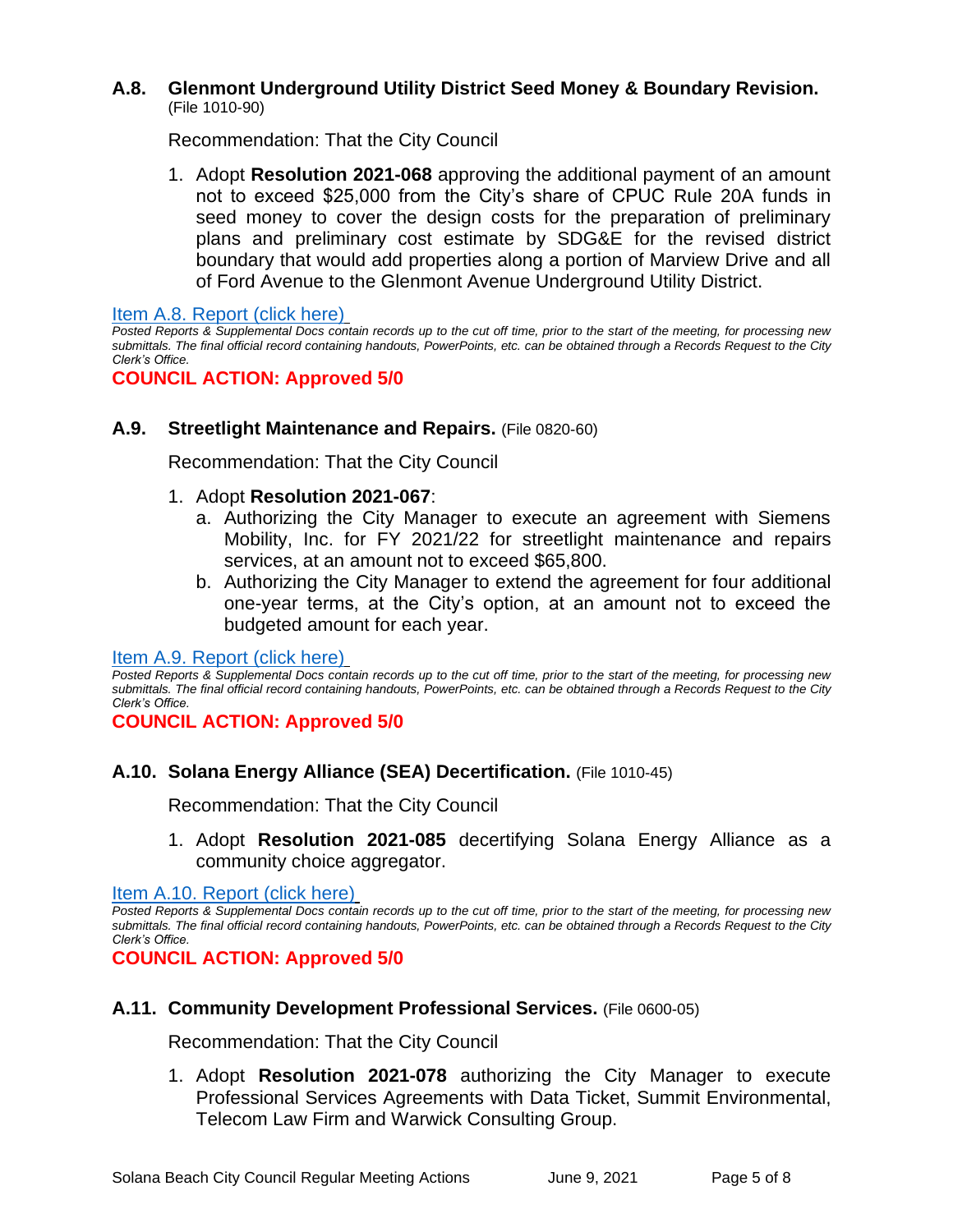[Item A.11. Report \(click here\)](https://solanabeach.govoffice3.com/vertical/Sites/%7B840804C2-F869-4904-9AE3-720581350CE7%7D/uploads/Item_A.11._Report_(click_here)_-_06-09-21_O.pdf)

*Posted Reports & Supplemental Docs contain records up to the cut off time, prior to the start of the meeting, for processing new submittals. The final official record containing handouts, PowerPoints, etc. can be obtained through a Records Request to the City Clerk's Office.*

**COUNCIL ACTION: Approved 5/0**

## **A.12. Building and Safety Plan Review and Inspection Services**. (File 0800-20)

Recommendation: That the City Council

1. Adopt **Resolution 2021-079** authorizing the City Manager to execute a Professional Services Agreement with EsGil at the fixed rate of 55% of the building plan review and permit fees for one (1) year with four (4) additional one (1) year optional extensions at the City Manager's discretion.

[Item A.12. Report \(click here\)](https://solanabeach.govoffice3.com/vertical/Sites/%7B840804C2-F869-4904-9AE3-720581350CE7%7D/uploads/Item_A.12._Report_(click_here)_-_06-09-21_O.pdf)

*Posted Reports & Supplemental Docs contain records up to the cut off time, prior to the start of the meeting, for processing new submittals. The final official record containing handouts, PowerPoints, etc. can be obtained through a Records Request to the City Clerk's Office.*

## **COUNCIL ACTION: Approved 5/0**

## **B. PUBLIC HEARINGS:** (B.1.)

#### *Note to Public: Refer to Public Participation for information on how to submit public comment.*

Any member of the public may address the City Council on an item of concern by submitting written correspondence for the record to be filed with the record or by registering to join the virtual meeting online to speak live, per the Public Participation instructions on the Agenda. The maximum time allotted for each speaker is THREE MINUTES (SBMC 2.04.190).

An applicant or designee(s) for a private development/business project, for which the public hearing is being held, is allotted a total of fifteen minutes to speak, as per SBMC 2.04.210. A portion of the fifteen minutes may be saved to respond to those who speak in opposition. All other speakers have three minutes each.

After considering all of the evidence, including written materials and oral testimony, the City Council must make a decision supported by findings and the findings must be supported by substantial evidence in the record.

## **B.1. Public Hearing: 512, 516, 524, 538 S. Nardo Ave., Applicant: Ocean Ranch Estates, LLC, Case: MOD20-003.** (File 0600-40)

The proposed project meets the minimum objective requirements under the SBMC, is consistent with the General Plan and may be found, as conditioned, to meet the discretionary findings to approve a modification to the approved DRP and SUB/TPM. Therefore, Staff recommends that the City Council:

- 1. Conduct the Public Hearing: Open the Public Hearing, Report Council Disclosures, Receive Public Testimony, Close the Public Hearing.
- 2. If the City Council makes the requisite findings and approves the project, adopt **Resolution 2021-054** conditionally approving a modification to the DRP and SUB/TPM to relocate the proposed 8-ince sewer line into a newly proposed easement and add roadside infiltration swales along Bell Ranch Road and an infiltration basin in front of Lot 2 during phase one of the project on property at 512 through 538 South Nardo Avenue, Solana Beach.

[Item B.1. Report \(click here\)](https://solanabeach.govoffice3.com/vertical/Sites/%7B840804C2-F869-4904-9AE3-720581350CE7%7D/uploads/Item_B.1._Report_(click_here)_-_06-09-21_O.pdf)

[Item B.1. Supplemental Docs \(upd.](https://solanabeach.govoffice3.com/vertical/Sites/%7B840804C2-F869-4904-9AE3-720581350CE7%7D/uploads/Item_B.1._Supplemental_Docs_(upd._6-9_1255pm)_-_O.pdf) 6-9-21 at 1:05pm)

*Posted Reports & Supplemental Docs contain records up to the cut off time, prior to the start of the meeting, for processing new*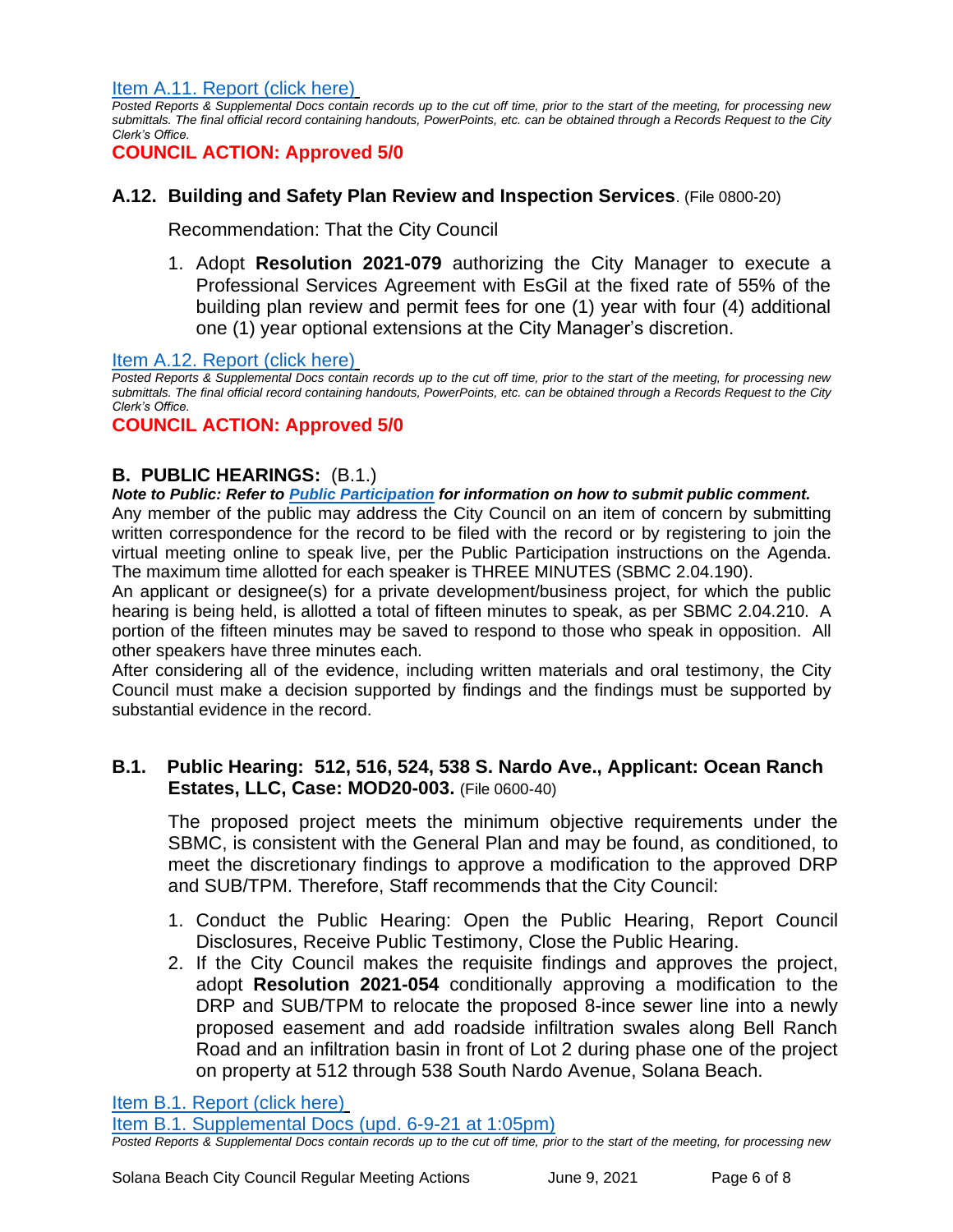*submittals. The final official record containing handouts, PowerPoints, etc. can be obtained through a Records Request to the City Clerk's Office.*

**COUNCIL ACTION: Approved 4/0/1.** Absent: Becker (recused).

## **C. STAFF REPORTS: (C.1.)**

*Note to Public: Refer to Public Participation for information on how to submit public comment.*  Any member of the public may address the City Council on an item of concern by submitting written correspondence for the record to be filed with the record or by registering to join the virtual meeting online to speak live, per the Public Participation instructions on the Agenda. The maximum time allotted for each speaker is THREE MINUTES (SBMC 2.04.190).

## **C.1. Fiscal Year (FY) 2021/22 Community Grant Program Requests.** (File 0330-25)

Recommendation: That the City Council

1. Receive the Staff Report, Community Grant applications and consider the presentations from the grant applicants. This item will come back to the City Council at the June 23, 2021 City Council Meeting for Council's grant allocations.

#### [Item C.1. Report](https://solanabeach.govoffice3.com/vertical/Sites/%7B840804C2-F869-4904-9AE3-720581350CE7%7D/uploads/Item_C.1._Report_(click_here)_06-09-21_-_O.pdf) (click here)

*Posted Reports & Supplemental Docs contain records up to the cut off time, prior to the start of the meeting, for processing new submittals. The final official record containing handouts, PowerPoints, etc. can be obtained through a Records Request to the City Clerk's Office.*

#### **Presentations**

#### **WORK PLAN COMMENTS:**

*Adopted June 12, 2019*

#### **COMPENSATION & REIMBURSEMENT DISCLOSURE:**

GC: Article 2.3. Compensation: 53232.3. (a) Reimbursable expenses shall include, but not be limited to, meals, lodging, and travel. 53232.3 (d) Members of a legislative body shall provide brief reports on meetings attended at the expense of the local agency "*City*" at the next regular meeting of the legislative body.

## **COUNCIL COMMITTEE REPORTS:** [Council Committees](https://www.ci.solana-beach.ca.us/index.asp?SEC=584E1192-3850-46EA-B977-088AC3E81E0D&Type=B_BASIC)

#### **REGIONAL COMMITTEES: (outside agencies, appointed by this Council)**

- a. City Selection Committee (meets twice a year) Primary-Heebner, Alternate-Edson
- b. Clean Energy Alliance (CEA) JPA: Primary-Becker, Alternate-Zito
- c. County Service Area 17: Primary- Harless, Alternate-Edson
- d. Escondido Creek Watershed Authority: Becker /Staff (no alternate).
- e. League of Ca. Cities' San Diego County Executive Committee: Primary-Becker, Alternate-Harless. Subcommittees determined by its members.
- f. League of Ca. Cities' Local Legislative Committee: Primary-Harless, Alternate-Becker
- g. League of Ca. Cities' Coastal Cities Issues Group (CCIG): Primary-Becker, Alternate-**Harless**
- h. North County Dispatch JPA: Primary-Harless, Alternate-Becker
- i. North County Transit District: Primary-Edson, Alternate-Harless
- j. Regional Solid Waste Association (RSWA): Primary-Harless, Alternate-Zito
- k. SANDAG: Primary-Heebner, 1<sup>st</sup> Alternate-Zito, 2<sup>nd</sup> Alternate-Edson. Subcommittees determined by its members.
- l. SANDAG Shoreline Preservation Committee: Primary-Becker, Alternate-Zito
- m. San Dieguito River Valley JPA: Primary-Harless, Alternate-Becker
- n. San Elijo JPA: Primary-Zito, Primary-Becker, Alternate-City Manager